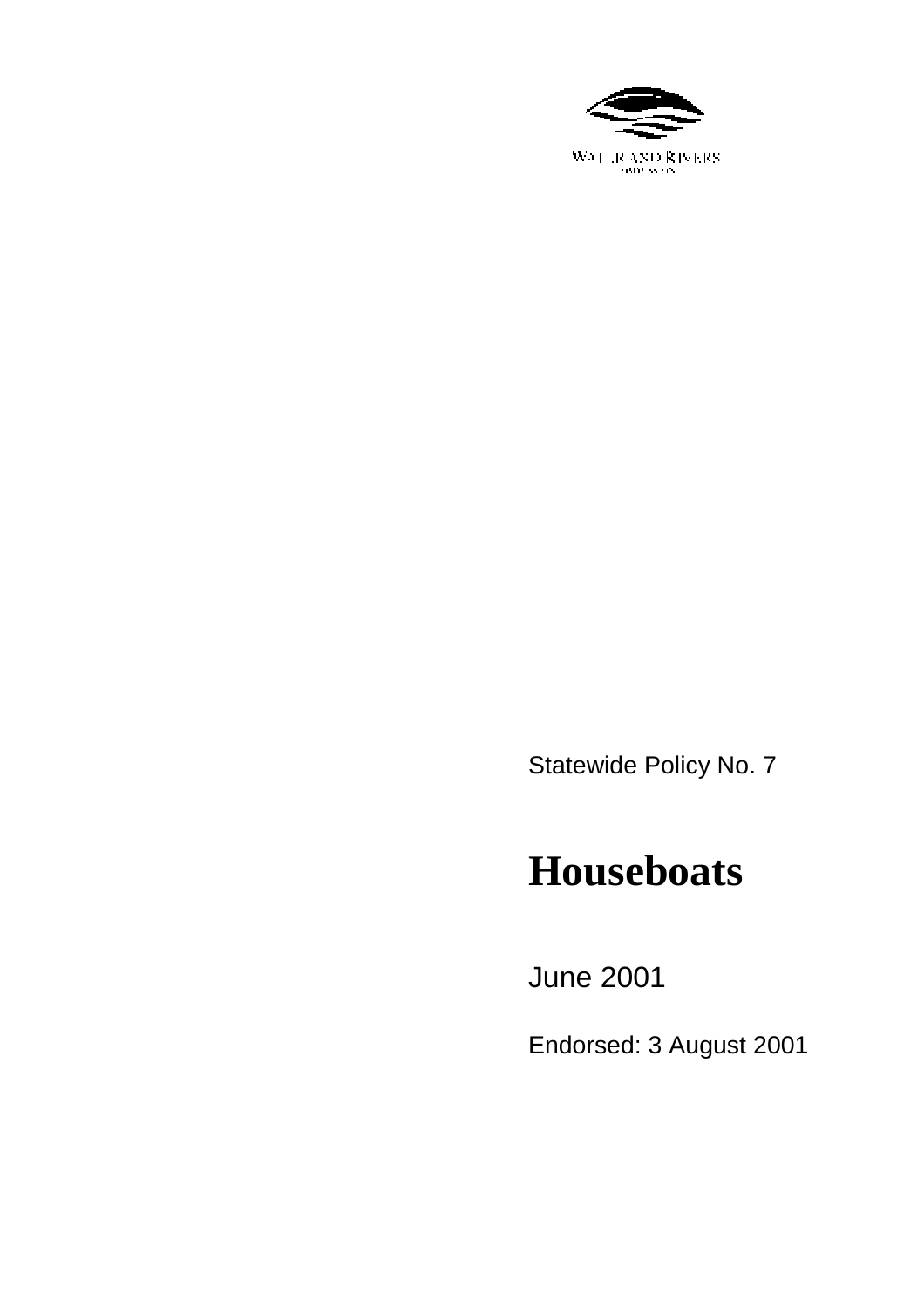WATER AND RIVERS COMMISSION HYATT CENTRE 3 PLAIN STREET EAST PERTH WESTERN AUSTRALIA 6004 TELEPHONE (08) 9278 0300 FACSIMILE (08) 9278 0301

# Reference Details

This document is protected by copyright. Information in this policy may be reproduced provided that any extracts are fully acknowledged.

The recommended reference for this publication is Water and Rivers Commission 2000, *Houseboats*, Water and Rivers Commission, Policy No. 7.

ISBN ISSN

*Text printed on recycled stock, Onyx 50%, recycled 100gsm Month, Year*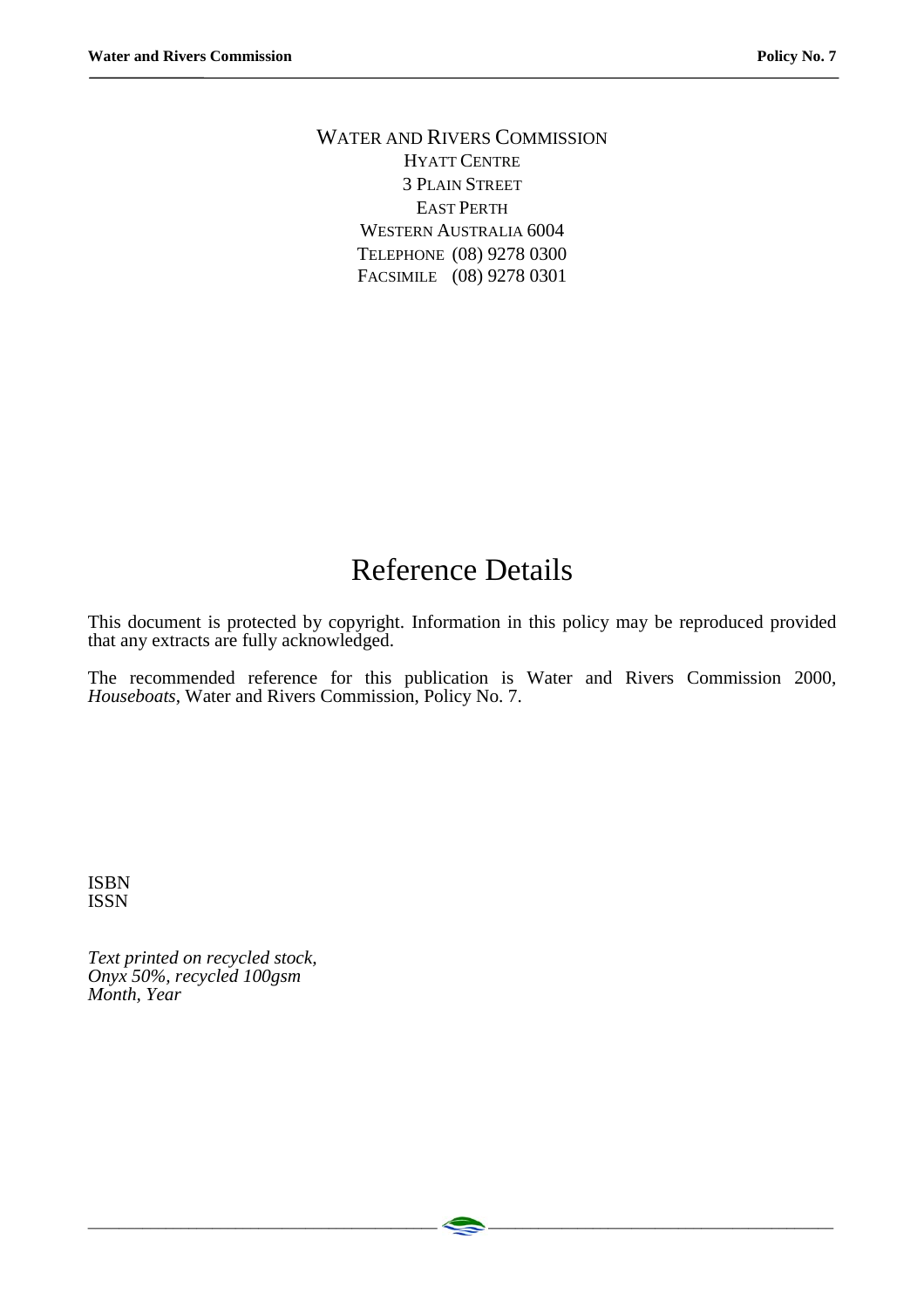# **Contents**

| 4<br>Background<br>4<br>Position<br>4<br>Justification<br>4<br>5<br>Intent<br>5<br><b>General Provisions</b><br>5<br><b>Operating Areas</b><br>5<br>5<br>Wastewater, Sewage & Rubbish<br>Mooring<br>6<br>Refuelling<br>6<br><b>Boat Repairs</b><br>6<br>Private Houseboats<br>7<br>Permanent Residency<br>7<br><b>Commercial Houseboats</b><br>7<br>Approvals and Licensing<br>7<br>7<br><b>Regulation and Enforcement</b><br>8<br><b>Town Planning Schemes</b><br>8<br>Provision of Facilities<br>8<br>Use of Facilities<br>8<br>8<br>Water and Rivers Commission<br>8<br>Waterways Management Bodies<br>9<br>Department of Transport<br>9<br><b>Local Government</b><br>9<br>$\overline{9}$<br><b>Health Department</b><br>10<br>11 | Summary                  | $\overline{4}$ |
|---------------------------------------------------------------------------------------------------------------------------------------------------------------------------------------------------------------------------------------------------------------------------------------------------------------------------------------------------------------------------------------------------------------------------------------------------------------------------------------------------------------------------------------------------------------------------------------------------------------------------------------------------------------------------------------------------------------------------------------|--------------------------|----------------|
|                                                                                                                                                                                                                                                                                                                                                                                                                                                                                                                                                                                                                                                                                                                                       | Introduction             |                |
|                                                                                                                                                                                                                                                                                                                                                                                                                                                                                                                                                                                                                                                                                                                                       |                          |                |
|                                                                                                                                                                                                                                                                                                                                                                                                                                                                                                                                                                                                                                                                                                                                       |                          |                |
|                                                                                                                                                                                                                                                                                                                                                                                                                                                                                                                                                                                                                                                                                                                                       |                          |                |
|                                                                                                                                                                                                                                                                                                                                                                                                                                                                                                                                                                                                                                                                                                                                       |                          |                |
|                                                                                                                                                                                                                                                                                                                                                                                                                                                                                                                                                                                                                                                                                                                                       | <b>Policy Statements</b> |                |
|                                                                                                                                                                                                                                                                                                                                                                                                                                                                                                                                                                                                                                                                                                                                       |                          |                |
|                                                                                                                                                                                                                                                                                                                                                                                                                                                                                                                                                                                                                                                                                                                                       |                          |                |
|                                                                                                                                                                                                                                                                                                                                                                                                                                                                                                                                                                                                                                                                                                                                       |                          |                |
|                                                                                                                                                                                                                                                                                                                                                                                                                                                                                                                                                                                                                                                                                                                                       |                          |                |
|                                                                                                                                                                                                                                                                                                                                                                                                                                                                                                                                                                                                                                                                                                                                       |                          |                |
|                                                                                                                                                                                                                                                                                                                                                                                                                                                                                                                                                                                                                                                                                                                                       |                          |                |
|                                                                                                                                                                                                                                                                                                                                                                                                                                                                                                                                                                                                                                                                                                                                       |                          |                |
|                                                                                                                                                                                                                                                                                                                                                                                                                                                                                                                                                                                                                                                                                                                                       |                          |                |
|                                                                                                                                                                                                                                                                                                                                                                                                                                                                                                                                                                                                                                                                                                                                       |                          |                |
|                                                                                                                                                                                                                                                                                                                                                                                                                                                                                                                                                                                                                                                                                                                                       |                          |                |
|                                                                                                                                                                                                                                                                                                                                                                                                                                                                                                                                                                                                                                                                                                                                       | Policy Implementation    |                |
|                                                                                                                                                                                                                                                                                                                                                                                                                                                                                                                                                                                                                                                                                                                                       |                          |                |
|                                                                                                                                                                                                                                                                                                                                                                                                                                                                                                                                                                                                                                                                                                                                       |                          |                |
|                                                                                                                                                                                                                                                                                                                                                                                                                                                                                                                                                                                                                                                                                                                                       |                          |                |
|                                                                                                                                                                                                                                                                                                                                                                                                                                                                                                                                                                                                                                                                                                                                       |                          |                |
|                                                                                                                                                                                                                                                                                                                                                                                                                                                                                                                                                                                                                                                                                                                                       | Roles & Responsibilities |                |
|                                                                                                                                                                                                                                                                                                                                                                                                                                                                                                                                                                                                                                                                                                                                       |                          |                |
|                                                                                                                                                                                                                                                                                                                                                                                                                                                                                                                                                                                                                                                                                                                                       |                          |                |
|                                                                                                                                                                                                                                                                                                                                                                                                                                                                                                                                                                                                                                                                                                                                       |                          |                |
|                                                                                                                                                                                                                                                                                                                                                                                                                                                                                                                                                                                                                                                                                                                                       |                          |                |
|                                                                                                                                                                                                                                                                                                                                                                                                                                                                                                                                                                                                                                                                                                                                       |                          |                |
|                                                                                                                                                                                                                                                                                                                                                                                                                                                                                                                                                                                                                                                                                                                                       | Glossary                 |                |
|                                                                                                                                                                                                                                                                                                                                                                                                                                                                                                                                                                                                                                                                                                                                       | Further inquiries        |                |

\_\_\_\_\_\_\_\_\_\_\_\_\_\_\_\_\_\_\_\_\_\_\_\_\_\_\_\_\_\_\_\_\_\_\_\_\_\_\_\_\_\_\_\_\_ \_\_\_\_\_\_\_\_\_\_\_\_\_\_\_\_\_\_\_\_\_\_\_\_\_\_\_\_\_\_\_\_\_\_\_\_\_\_\_\_\_\_\_\_\_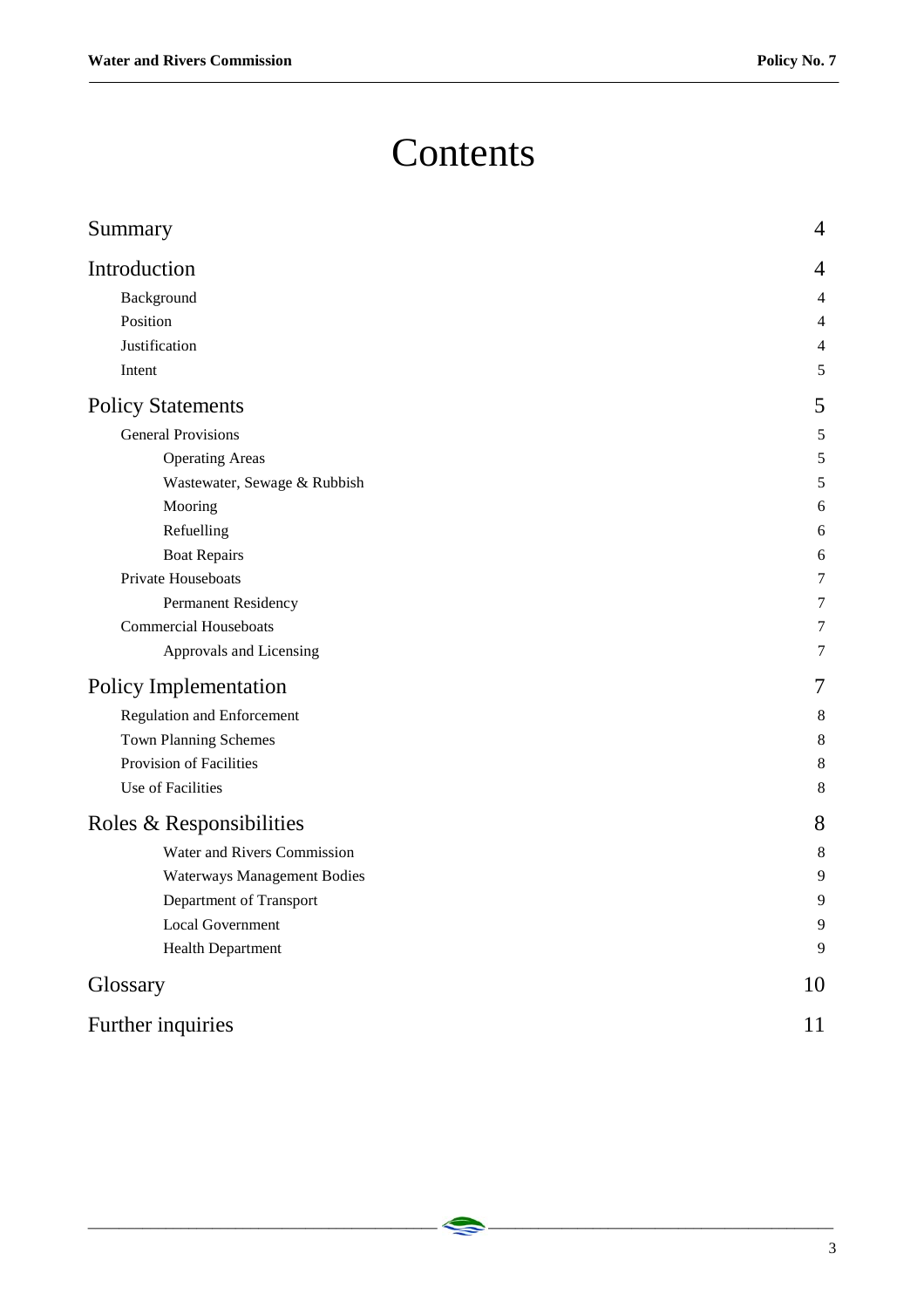# Summary

*The Water and Rivers Commission (the Commission) supports recreational use of houseboats on waterways in Western Australia. Permanent houseboat residency is not consistent with the Commission's objectives for protection and management of waterway values and public access.*

This policy defines the Commission's position for managing houseboat use in a sustainable manner.

The policy addresses key issues relating to houseboat use. These issues include:

- recreational waterway use;
- preservation of aquatic & riparian habitat;
- waste and sewage water discharge;
- mooring areas;
- operational areas;
- refuelling; and
- residential amenity and viewscapes.

**The key policy objectives are to:**

- **support the use of houseboats for short term accommodation;**
- **discourage permanent residency on houseboats;**
- **encourage identification of suitable operational and mooring areas and optimum houseboat numbers for a waterway by relevant authorities, when required;**
- **encourage strategies for wastewater, sewage and rubbish storage and disposal, to ensure protection of waterway values;**
- **encourage refuelling and repair facilities and practices that comply with relevant Australian Standards; and**
- **consult with private, commercial and Government agency stakeholders on the implementation of policy provisions.**

# Introduction

Waterways in Western Australia are under increasing pressure from water based recreational pursuits. The Commission recognises that an increase in houseboat numbers may have a detrimental effect on waterway values and adjacent residential amenity, unless their usage is managed.

## **Background**

Traditionally houseboat usage in Western Australia has been centred on major inlets like the Peel-Harvey, Leschenault and Walpole-Nornalup. Recently houseboat operations have been proposed for a number of other waterways around the State.

The majority of houseboats are used for short term, recreational accommodation. However many houseboats are used as permanent residences. Increasing community awareness of the impact of houseboats on waterways and the need to actively manage these impacts has seen the need for this policy statement.

## **Position**

*The Commission supports the use of houseboats as temporary recreational accommodation. This is consistent with the Commission's objective of managing Western Australia's waterways for sustainable recreational pursuits.*

## **Justification**

Western Australia has a limited number of rivers suitable for houseboat use. Aggregation of large numbers of houseboats would alienate large areas of waterways from public access.

Houseboat activities may also have a deleterious effect on waterway values and adjacent residential amenity. Houseboat activities may also damage fragile waterbird habitats, obstruct public access along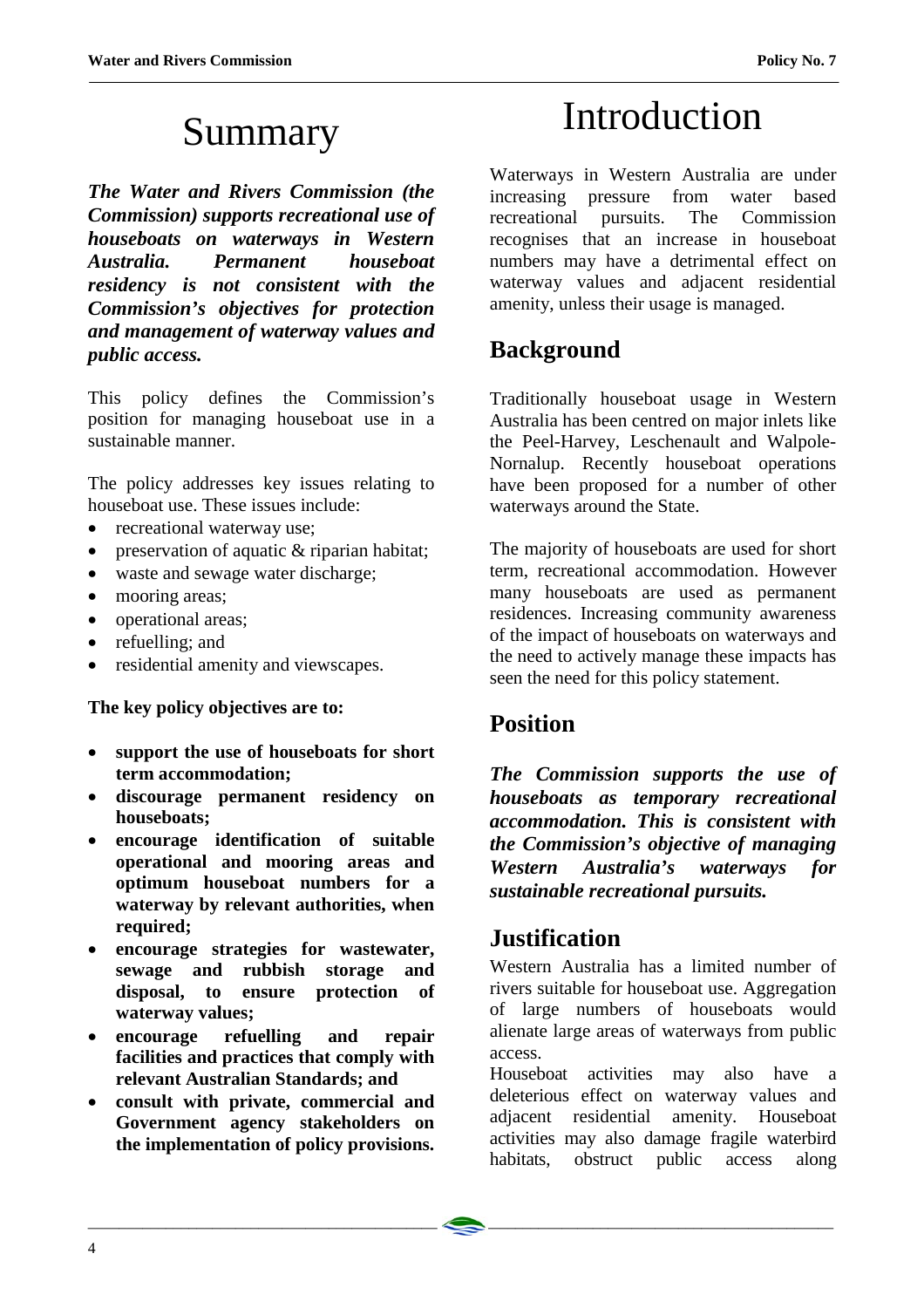foreshores and impact on the social values of waterways, such as fishing and recreation.

## **Intent**

This policy clarifies the Commission's position on houseboat use and provides guidance to decision-makers, community groups, private owners and other relevant stakeholders when considering proposals for houseboat use on the State's waterways.

It aims to:

- protect waterway values;
- preserve habitat and natural ecosystems;
- protect the feeding, breeding and habitats of migratory wading birds and resident waterbirds;
- promote safe use of waterways;
- recognise demand for commercial and recreational opportunities on waterways;
- encourage provision of infrastructure to protect waterways; and
- maintain adjacent residential amenity.

# Policy Statements

# **General Provisions**

These provisions apply to all houseboats operating on waterways in Western Australia other than on the Swan/Canning river system. Houseboat use in this system is subject to the Swan River Trust's Houseboat Policy. Specific provisions relating to the operation of private and commercial houseboats are outlined in subsequent sections.

## **Operating Areas**

Areas for houseboat operation may be determined for certain waterways depending on the environmental significance of waterways and/or navigable waters regulations.

### **Policy Statement No.1:**

*All houseboats are encouraged to operate within defined houseboat operating areas, where they exist. Waterways managers are encouraged to identify optimum numbers of houseboats for a waterway.*

### **Implementation**

- i. Houseboat operating areas and optimum numbers of houseboats for a waterway may be identified in a local waterway management plan. These areas should be defined in accordance with this policy and determined in consultation with the Department of Transport (Transport) and other relevant stakeholders.
- ii. Where operating areas are defined, they will be chosen to maximise houseboat user enjoyment without impacting on waterway values.
- iii. These operating areas will be defined to include where possible, sufficient mooring areas, pump-out sites and refuelling facilities. These facilities should be identified on operating area maps and be readily available to private and commercial houseboat operators.

## **Wastewater, Sewage & Rubbish**

Maintenance of waterway values, such as water quality and amenity may be achieved by ensuring wastewater, sewage and rubbish generated on houseboats is retained on board.

### **Policy Statement No.2:**

*Houseboat owners are encouraged to install an approved design waste and sewage water holding tank, in accordance with the relevant Australian Standard and retain all rubbish on board.*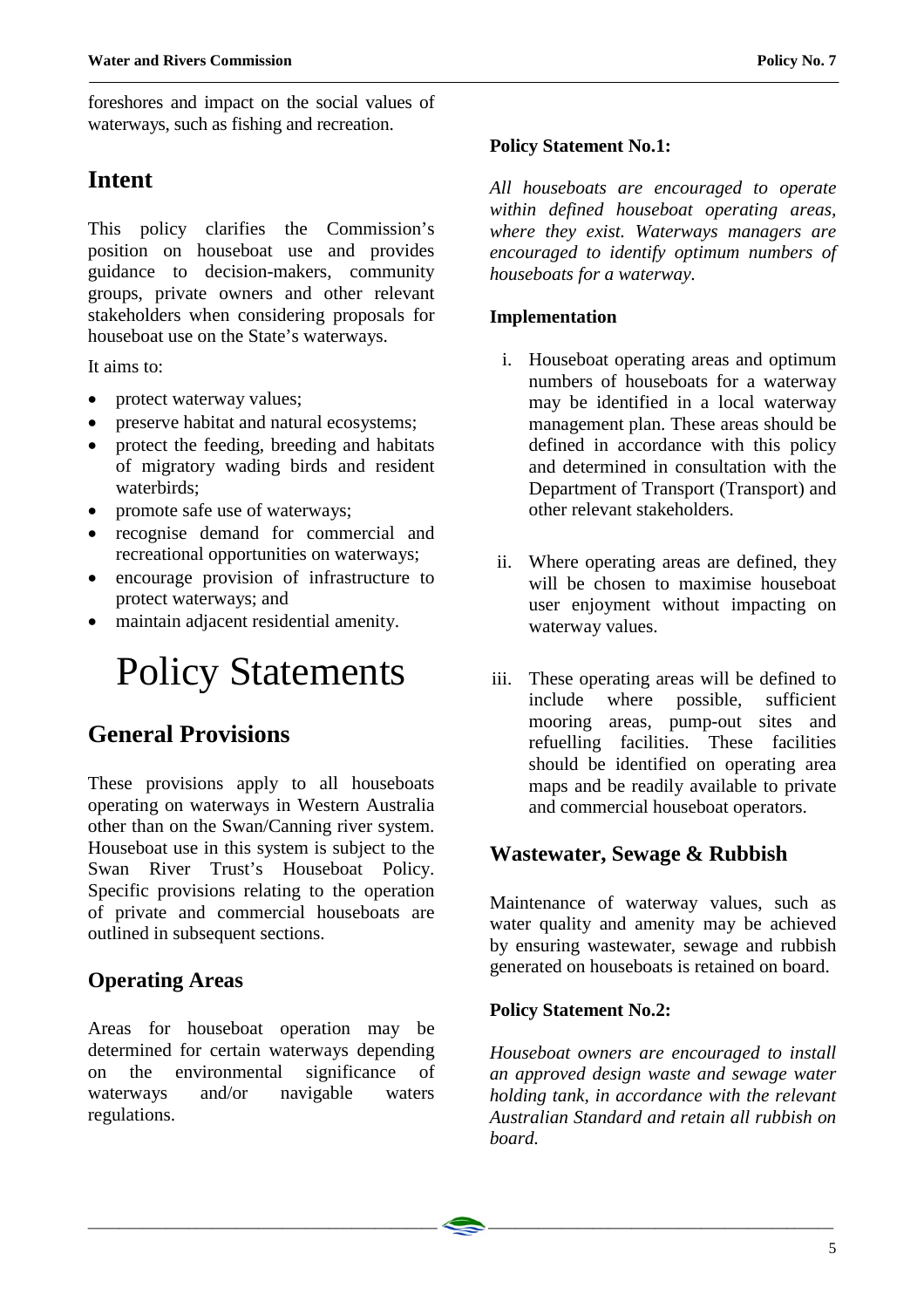#### **Implementation**

- i. Houseboat waste and sewage water holding tanks should be emptied at approved pump out facilities, where available. When pump out facilities are not available, alternative arrangements, such as sewage disposal trucks should be explored.
- ii. Rubbish stored on board should be emptied in an approved rubbish disposal facility, in accordance with local government requirements.

Note: It is an offence under the *Waterways Conservation Act, 1976* and the *Environmental Protection Act, 1986* to discharge wastewater to waterways (without approval) or dispose of rubbish on foreshores.

#### **Australian Standards**

i. AS 3542-1996 *Toilet waste retention and transfer systems for pleasure vessels*

## **Mooring**

Mooring areas may be defined to protect areas of environmental significance or provide safe refuge for houseboats, in accordance with navigable waters regulations.

#### **Policy Statement No.3:**

*Houseboats shall use approved moorings and/or mooring areas where they have been defined.*

#### **Implementation**

- i. Transport, in consultation with the Commission, Local Government and the waterway manager will identify suitable mooring areas for houseboats when required.
- ii. Transport issues licences under the *Jetties Act 1926* for any permanent mooring structures such as jetties, boat pens and mooring piles.

Note: It is an offence under the *Waterways Conservation Act, 1976* to secure a houseboat to the bed or banks of a waterway in a way that causes damage to the bed or banks. This includes dragging anchors, tying up to trees or beaching houseboats on banks.

## **Refuelling**

Storage of fuel and refuelling activities must be in accordance with approved best practice to ensure no polluting substances are allowed to discharge into waterways.

#### **Policy Statement No.4:**

*Houseboat operators should use approved commercial refuelling facilities, when practicable and all refuelling practices must be in accordance with the relevant Australian Standards (as below) to prevent pollution of waterways.*

#### **Australian Standards**

- i. AS 1692-1989 *Tanks for flammable and combustible liquids*
- ii. AS 1940-1993 *The storage and handling of flammable and combustible liquids*

## **Boat Repairs**

Repair facilities and associated activities adjacent or on waterways may result in pollutants, such as oils, paints and anti-foul entering the waterway.

#### **Policy Statement No.5:**

*Houseboat repairs should be undertaken at licensed commercial boat slipping operations. Repair activities should be in accordance with current best practice for the prevention of waterway pollution and be in accordance with the Environmental Protection Act, 1986 and regulations, 1996 (as amended).*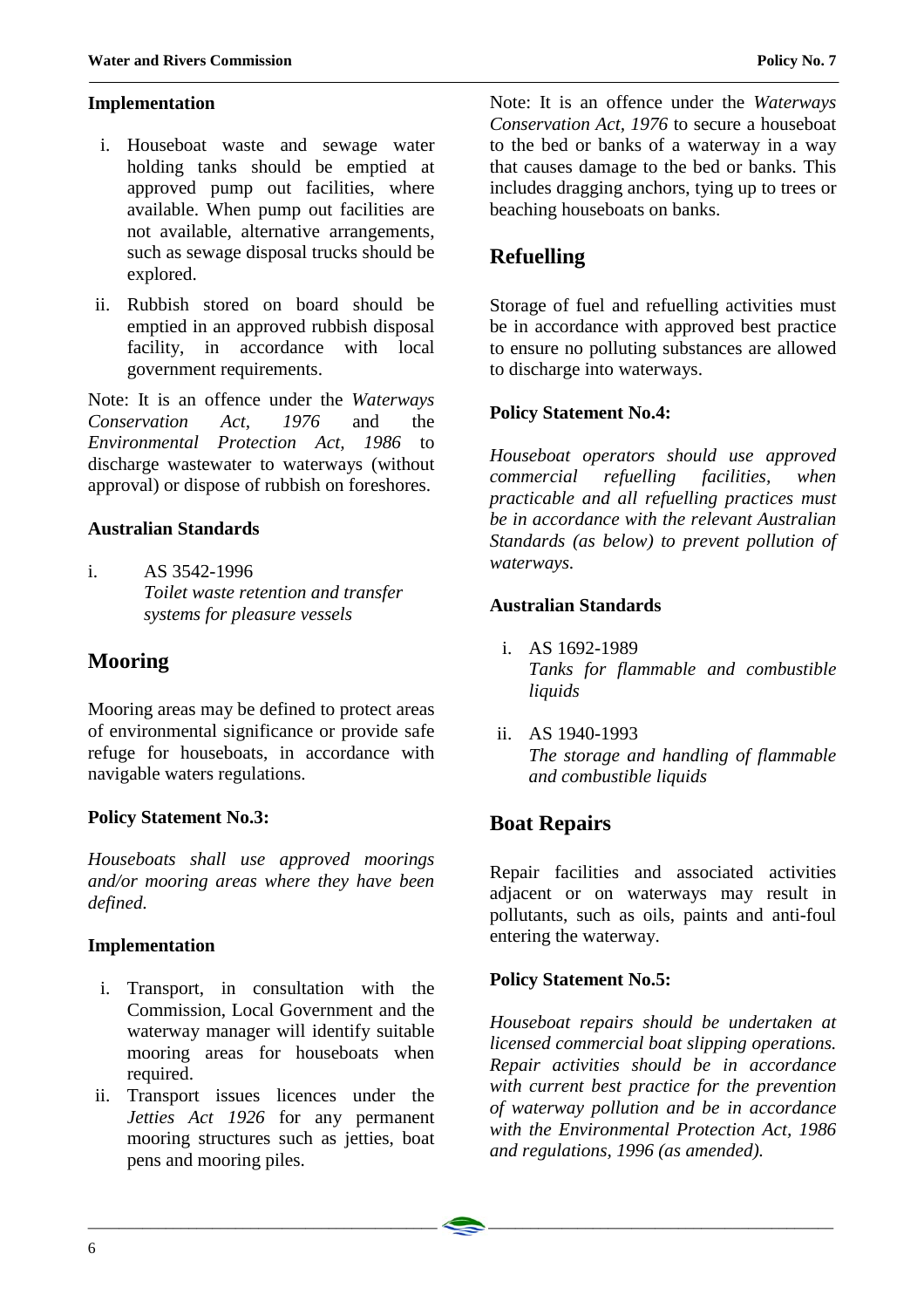## **Polluter Pays**

In the event of a polluting incident from wastewater discharge, fuel spillage or the result of maintenance activities, the cost of containment, abatement and rehabilitation will be born by the person(s) responsible for the pollution. When the polluter is not the owner of the vessel, the owner should assist in the identification of the polluter if necessary. The clean-up and rehabilitation efforts will be completed to the satisfaction of the local waterway managers, the Commission and other relevant stakeholders. People causing pollution may also be prosecuted under the Environmental Protection Act.

## **Private Houseboats**

This section contains specific provisions that apply to private houseboats. These are in addition to those general provisions outlined previously.

### **Permanent Residency**

Permanent houseboat residence on waterways may create an undesirable precedent. It may result in an increase in houseboat numbers, especially in popular areas, leading to possible alienation of significant areas of public waterways.

#### **Policy Statement No.6:**

*The Commission supports the use of houseboats for short-term accommodation only.*

## **Commercial Houseboats**

This section contains specific provisions that apply to all commercial houseboats. They are in addition to those general provisions outlined previously.

## **Approvals and Licensing**

#### **Policy Statement No.7:**

*Transport liaises with the Commission, Local Government and other major stakeholders in considering the approval of all commercial houseboats operations.*

#### **Implementation**

- i. Transport administers the licensing of all commercial houseboats in accordance with Hire and Drive, and Navigable Waters Regulations. They may consult with the Commission and other Government Departments for comment and advice on licence conditions during the approval process.
- ii. Proposals received by Transport for commercial houseboat operations may be submitted for advice to:
	- a. The Commission for advice and guidance on waterway protection.
	- b. The Waterway manager for compliance with any waterway management plans.
	- c. The Local Authority for approval of shore based facilities.
	- d. The Environmental Protection Authority for pollution and environmental concerns.
- iii. The proponent must demonstrate the environmental acceptability of their proposal.

# Policy Implementation

Strategies for implementation should be developed in consultation with the relevant State and local government departments, community groups and houseboat owner /operators. The implementation strategy will:

> facilitate the identification of houseboat operating areas, when required;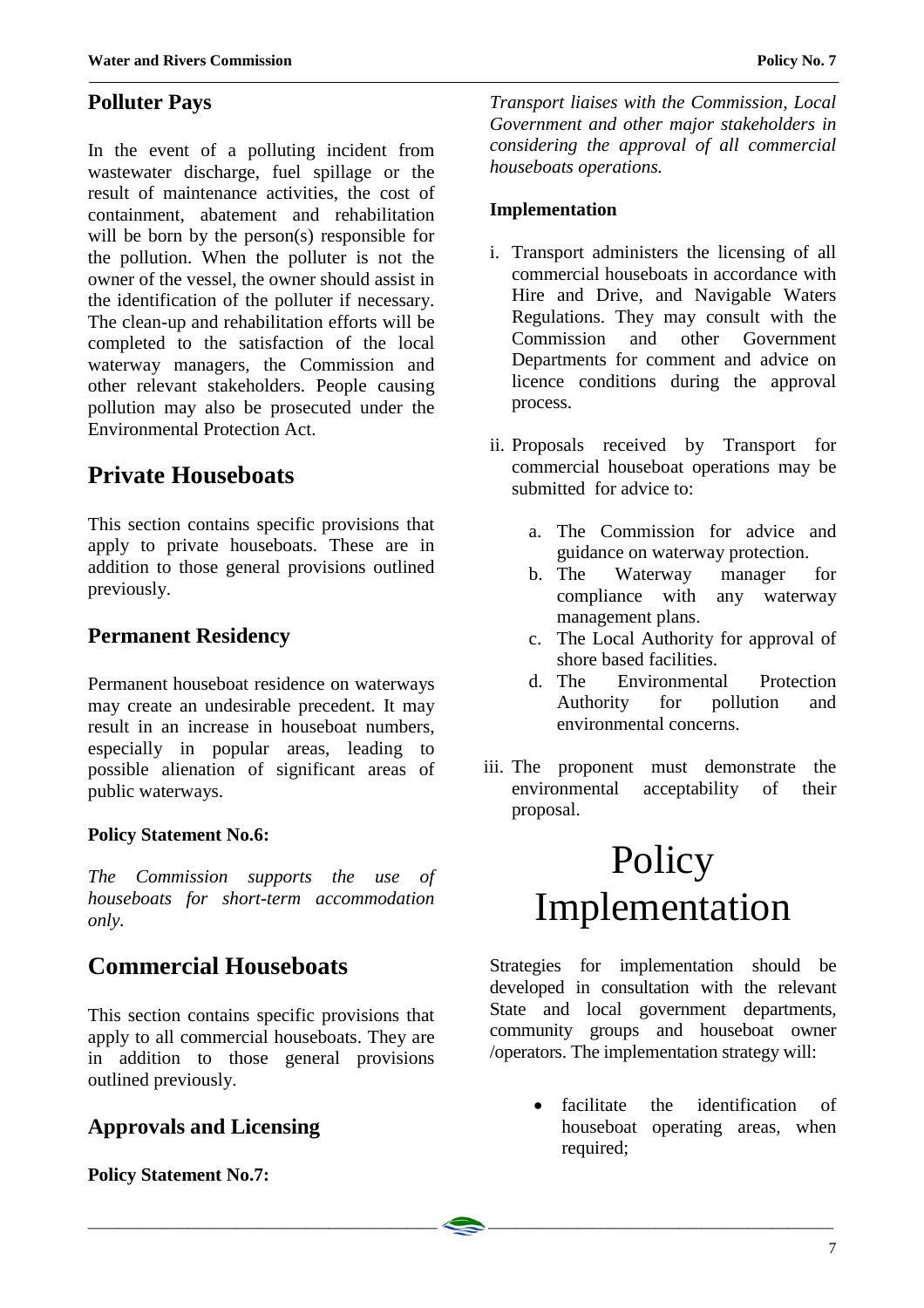- promote the development of wastewater disposal and refuelling facilities; and
- promote development of other onshore facilities identified in this policy.

# **Regulation and Enforcement**

### **Policy Statement No.8:**

*Current legislation, policies and licensing arrangements will be used to implement the provisions of this policy, wherever possible.*

### **Implementation – Commercial Houseboats**

i. Commercial houseboat operations are licensed to ensure compliance with regulations pertaining to vessel and navigational safety.

#### **Implementation – Private Houseboats**

ii. Guidelines based on policy provisions, will be produced by the Commission and distributed as part of an education package to all private houseboat owners.

# **Town Planning Schemes**

Town Planning Schemes are statutory mechanisms that define acceptable land uses. These schemes can be used to define areas for infrastructure related to houseboat activities, such as potential refuelling, boat repairs and marinas.

### **Policy Statement No.9:**

*The Commission promotes the regulation of houseboat activities be linked to provisions that exist under relevant Local Government Town Planning Schemes.*

#### **Implementation**

- i. The zones defined by local Town Planning Schemes may be used to manage the provision of related infrastructure, amenity, public facilities and other aspects relevant to this policy.
- ii. Transport issues licences under the *Jetties Act 1926* for the relevant infrastructure after consultation with the relevant Local Government Authority and Waterways Manager.

## **Provision of Facilities**

The Commission encourages the installation of wastewater pump-out facilities, refuelling stations and other related infrastructure near waterways.

## **Use of Facilities**

People using houseboats on waterways are encouraged to contribute to the cost of using and maintaining the infrastructure outlined in this policy.

# Roles & Responsibilities

### **Water and Rivers Commission**

The Commission's role, as defined by the *Water and Rivers Commission Act, 1995* is to protect, preserve and manage the waterways of Western Australia, with respect to maintaining water quality, protecting riparian and aquatic habitat and maintaining adjacent residential amenity. The Commission provides guidance and advice to houseboat owners/operators, stakeholders, community groups and other interested parties on issues defined by this policy and will liase with other stakeholders and waterway managers to implement the provisions of the policy.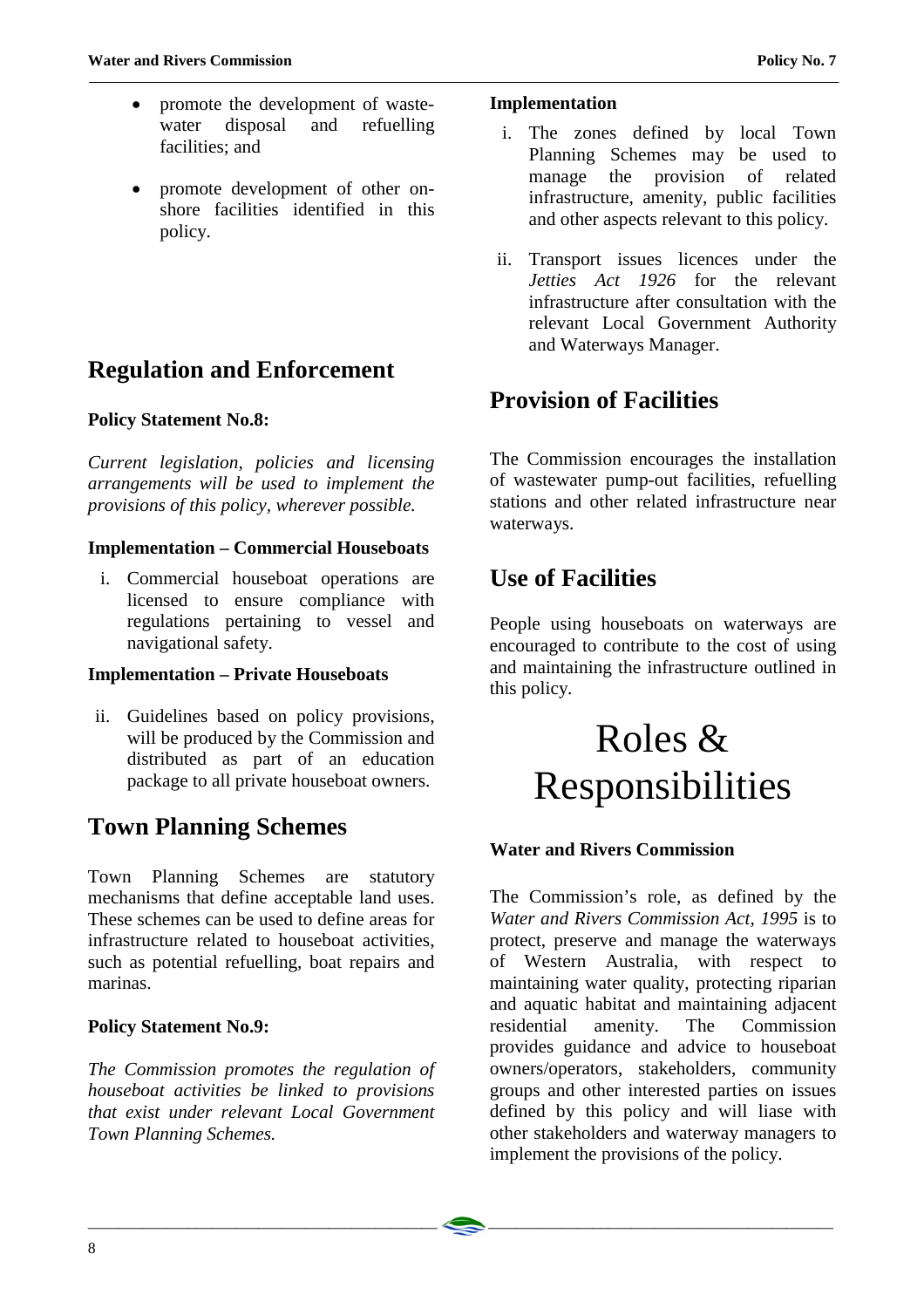#### **Waterways Management Bodies**

The Waterway Management Bodies are:

- 1. Peel Inlet Management Authority
- 2. Leschenault Inlet Management Authority
- 3. Avon River Management Authority
- 4. Wilson Inlet Management Authority
- 5. Albany Waterways Management Authority
- 6. Geographe Catchment Council

They are statutory authorities (except for GeoCatch) established under the *Waterways Conservation Act*, *1976* and supported by the Water and Rivers Commission. The management bodies are responsible for the conservation and management of the waterways and associated lands under their jurisdiction. In the context of this policy, the waterway managers may produce and implement management plans for waterways. These plans may delineate operating and mooring areas (in consultation with Transport) and formalise the provisions of the policy, as they are relevant to local issues.

#### **Department of Transport**

Transport is responsible for registering private houseboats and licensing commercial houseboat operations. It is also responsible for licensing individual commercial houseboats and ensuring they comply with current survey requirements, as defined by Transport and in accordance with Hire and Drive and Navigable Waters regulations. Defining mooring areas, in consultation with major stakeholders, suitable for houseboat use and licensing jetties and related structures and individual moorings is also a responsibility of Transport.

#### **Local Government**

Local Governments are responsible for enforcing the provisions of Town Planning Schemes for the region. These schemes are statutory mechanisms, defining acceptable land uses for land in the region. These schemes can be used to define areas for

infrastructure related to houseboat activities, such as potential refuelling, boat repairs and marinas.

#### **Health Department**

The Health Department provides advice and guidance on issues of health. In particular they provide advice to houseboat owners and Transport on the design and capacity of onboard wastewater holding tanks.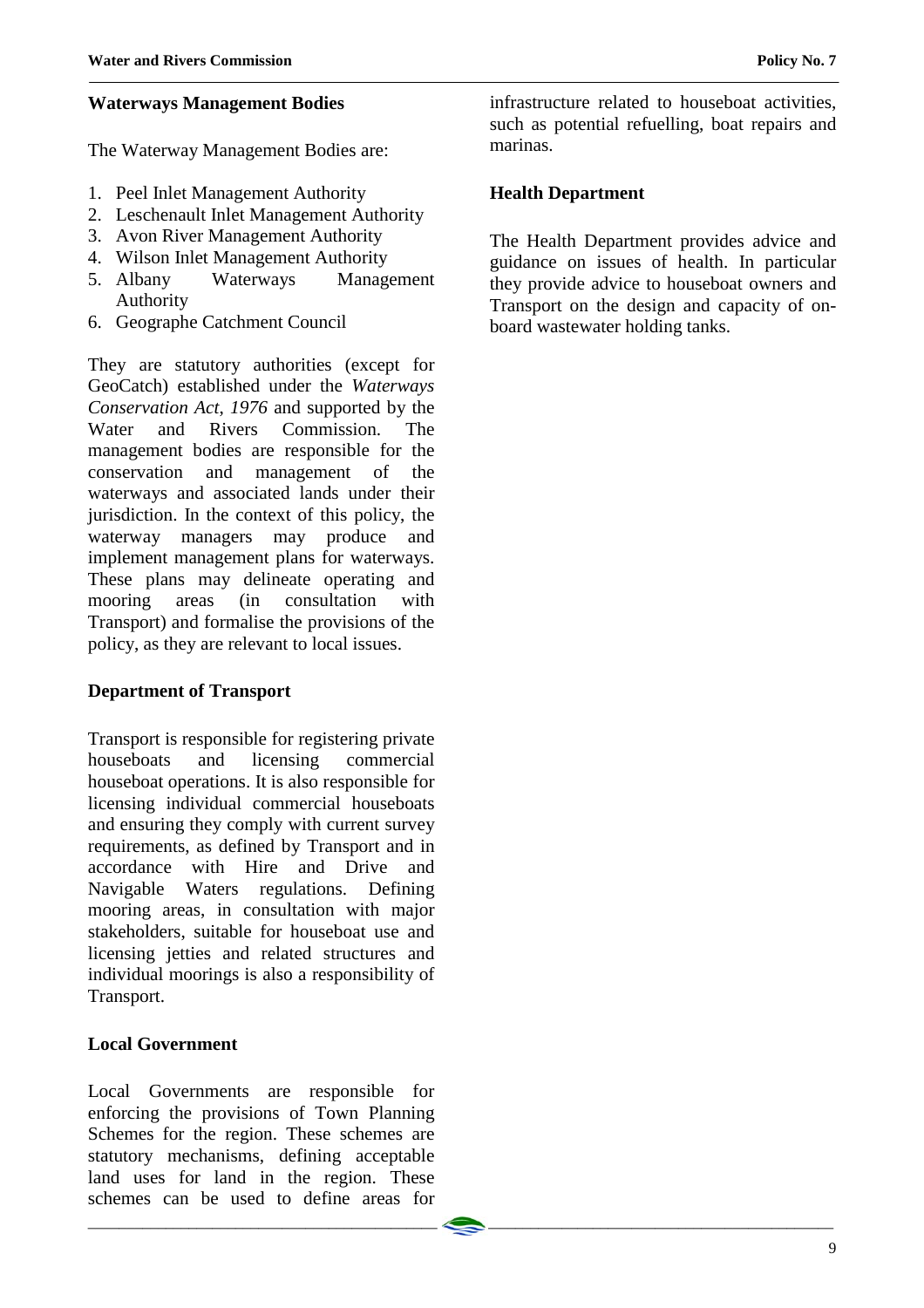# **Glossary**

The policy is based on clear definitions to avoid situations where ambiguities may cause difficulties in enforcing its provisions.

It is acknowledged that definitions may also exist under relevant legislation or by-laws, and such definitions should be used wherever appropriate to ensure consistency with State and Local Government requirements.

\_\_\_\_\_\_\_\_\_\_\_\_\_\_\_\_\_\_\_\_\_\_\_\_\_\_\_\_\_\_\_\_\_\_\_\_\_\_\_\_\_\_\_\_\_ \_\_\_\_\_\_\_\_\_\_\_\_\_\_\_\_\_\_\_\_\_\_\_\_\_\_\_\_\_\_\_\_\_\_\_\_\_\_\_\_\_\_\_\_\_

#### **Camper-craft**

A camper-craft is defined as any vessel capable of being towed behind a vehicle and used for the purpose of short-term accommodation on waterways. For the purpose of this policy a camper-craft shall be constrained by the same policy provisions as a private houseboat.

#### **Commercial Houseboat**

For the purpose of this policy, a commercial houseboat will have the same meaning as a "houseboat". However in addition, a commercial houseboat may be used (or intended to be used) for short-term rental for economic gain or reward.

#### **Houseboat**

Means a floating structure or vessel that may or may not be capable of self-propelled navigation and is used for accommodation on waterways.

#### **Holding Tank**

Means any permanent container or receptacle on a houseboat, designed and constructed to receive and contain wastewater for disposal at a pump out facility.

#### **Mooring**

Means a berth in a marina or another anchorage, to which a houseboat may be attached. These moorings or mooring areas must be licensed and may include jetties, mooring buoys, berths and wharves. The definition excludes any other form of unauthorised mooring such as grounding, or any other means.

#### **Waterway**

Means the streams, rivers, inlets and estuaries, together with their beds, banks and associated lands, to which the *Waterways Conservation Act, 1976* and the *Water and Rivers Commission Act, 1995* applies. Includes all artificially improved, altered or diverted waterways.

#### **Wastewater**

Wastewater includes all domestic grey water (ie. bathtubs, showers, clothes-washers etc). It also includes all sewage and other water substances, liquid or solid, usually associated with human habitation.